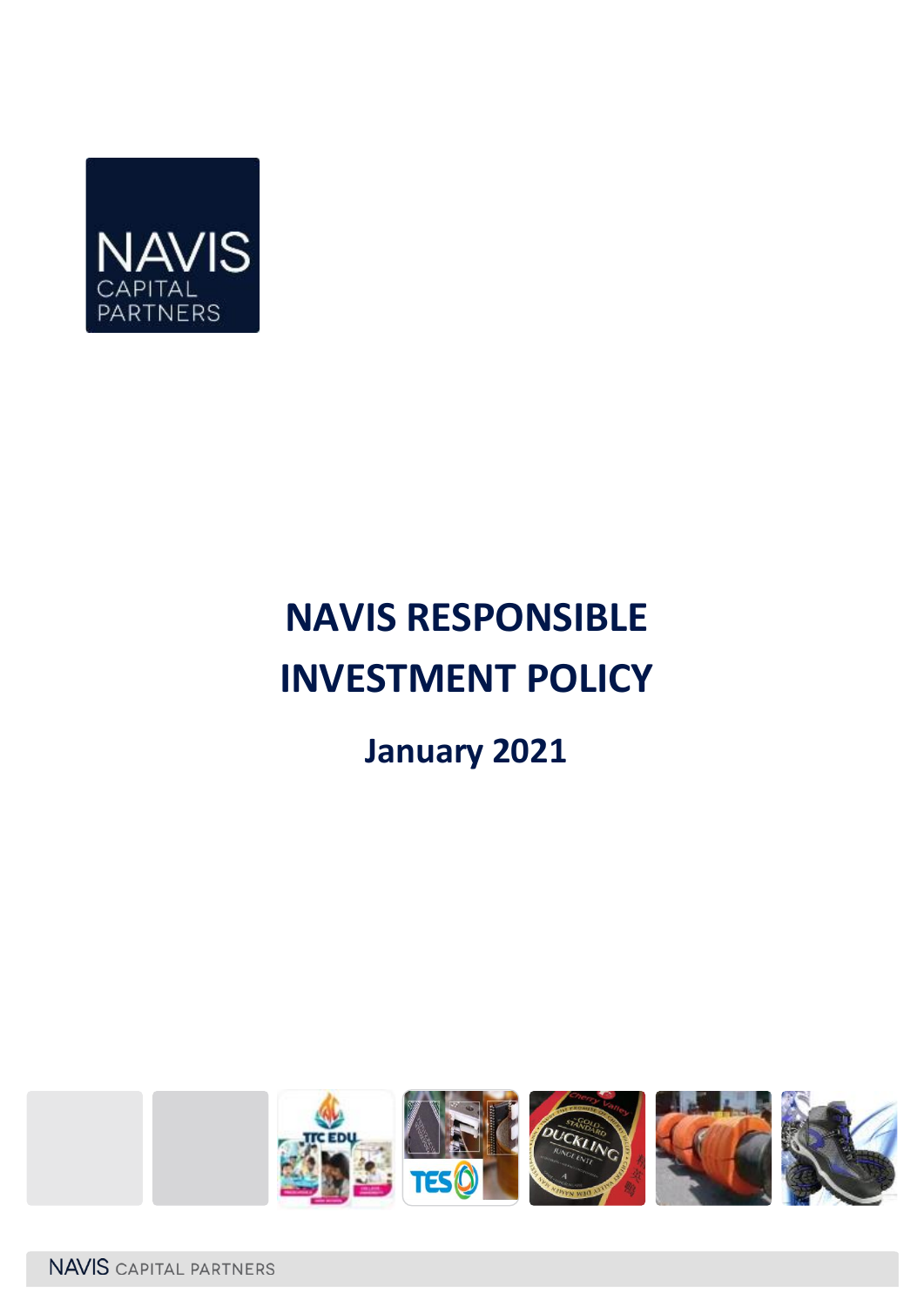# **1. Introduction**

Navis is committed to the practice of responsible investing and strongly believes that it is a key enabler to improving a company's performance by driving sustainable growth, improving operating efficiencies, and managing risk. To that effect, Navis has strategically repositioned its approach to environmental, social, and governance (ESG) from being a niche focus to a core management capability for delivering sustainable business improvements within our investments.

We integrate ESG throughout our investment process. By doing this, not only do we help our investments manage their environmental and social impact and improve their corporate governance, but also identify value creation opportunities, which improve the overall value of our investments.

This Policy is the foundation of our ESG Management System and guides our internal processes and tools. Navis will conduct a review of this Policy periodically, and update as appropriate.

# **2. Scope**

This Policy will apply to all private equity investments considered by the Investment Committee (IC).

# **3. Roles and Responsibilities**

The Navis IC is responsible for ensuring the effective implementation and operation arrangements of this Policy, including communicating the Policy to all Navis employees. All investment professionals are responsible for ensuring that ESG considerations are integrated throughout the investment period as per the Policy. The in-house ESG team is responsible for driving and monitoring the implementation of this Policy, and ESG performance throughout the investment period, and providing guidance and support to the investment professionals and portfolio companies, in collaboration with the Legal team.

# **4. Responsible Investment Principles**

Navis strongly believes that integrating ESG considerations in the investment process is a key enabler to improving a company's performance driving sustainable growth, and managing risk. The principles that Navis adopts to drive and derive these benefits, subject to the scope described in **Section 2**, include the following:

- **Obtain majority control:** Navis seeks controlling investments so it can influence the strategic, operational, and financial direction of the company.
- **Invest in (near) industry leaders:** Navis seeks companies with a competitive advantage and good management that operate in economies that welcome foreign investment and appreciate efforts to build shareholder value.
- **Hands-on approach:** Navis takes a proactive role in working with management in implementing initiatives to accelerate the growth of the company.
- **Lifecycle of investment:** Navis ESG integration covers the lifecycle of the investment, from preinvestment to post-investment monitoring and exiting the investment.
- **Investment exclusions:** due to environmental and social, legal, ethical, or other reasons, the following investment exclusions apply:
	- o Environmental and social as described in **Attachment A**;
	- o Non-Shariah compliant sectors, for the Shariah Fund;
	- $\circ$  Speculative oil and gas exploration or other sectors where government grants are core to business; and
	- o Additional "Prohibited Investments" as set out specifically by our investors.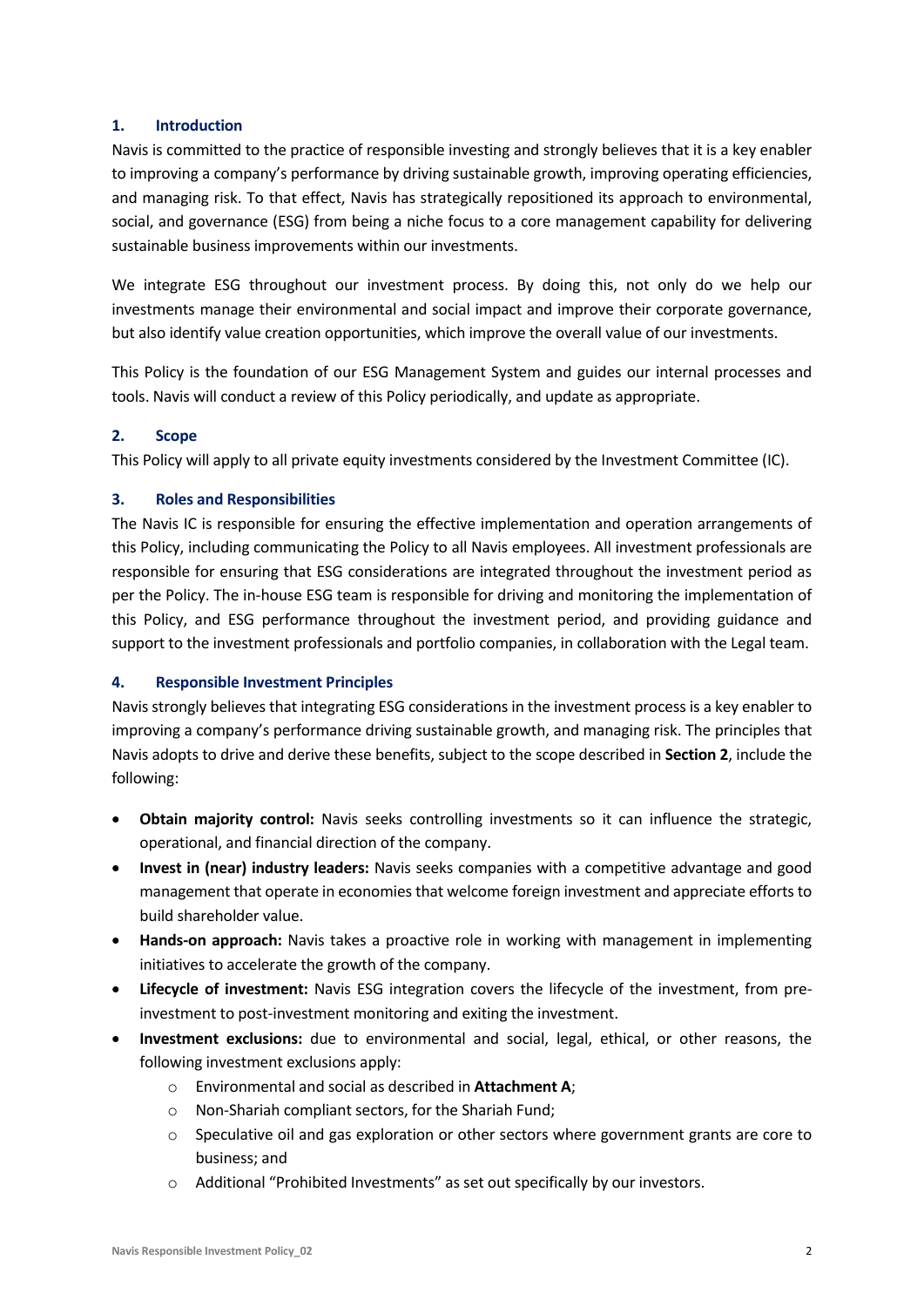- **Sustainable growth:** Navis requires the portfolio companies to include the Navis ESG Business Principles in its Code of Conduct, inculcate these principles with the company and their employees, and formally acknowledge compliance annually through the Declaration of Compliance.
- **UN-backed PRI:** Navis is a proud signatory to the UN-backed Principles for Responsible Investing (UN PRI) and is committed to implementing the Principles.

### **5. Performance Standards**

The standards that Navis will apply and expect portfolio companies to comply with include local regulations and law; International Finance Corporation (IFC[\) Performance Standards](https://www.ifc.org/wps/wcm/connect/Topics_Ext_Content/IFC_External_Corporate_Site/Sustainability-At-IFC/Policies-Standards/Performance-Standards) and where relevant, the [IFC Industry Sector Guidelines;](https://www.ifc.org/wps/wcm/connect/topics_ext_content/ifc_external_corporate_site/sustainability-at-ifc/policies-standards/ehs-guidelines) [World Bank Group Environmental, Health and Safety \(EHS\)](https://www.ifc.org/wps/wcm/connect/topics_ext_content/ifc_external_corporate_site/sustainability-at-ifc/policies-standards/ehs-guidelines/ehsguidelines)  [Guidelines;](https://www.ifc.org/wps/wcm/connect/topics_ext_content/ifc_external_corporate_site/sustainability-at-ifc/policies-standards/ehs-guidelines/ehsguidelines) and [International Labour Organisation \(ILO\) Declaration on Fundamental Principles and](https://www.ilo.org/global/standards/introduction-to-international-labour-standards/conventions-and-recommendations/lang--en/index.htm#:~:text=The%20ILO%20Governing%20Body%20has,forced%20or%20compulsory%20labour%3B%20the)  [Rights at Work,](https://www.ilo.org/global/standards/introduction-to-international-labour-standards/conventions-and-recommendations/lang--en/index.htm#:~:text=The%20ILO%20Governing%20Body%20has,forced%20or%20compulsory%20labour%3B%20the) whichever is more stringent.

#### **6. Navis Approach to ESG Integration in the Investment Process**

#### **6.1 Pre-Investment**

### **ESG Screening and Categorization**

The integration of ESG starts pre-investment, where we conduct ESG screening and categorization as the first step. This ensures that any potential Target investment does not breach our Exclusion List and/or there are no adverse findings from a review of publicly available information or other, and identifies the ESG risk category of the potential Target investment.

Initial screening is a desk-based process performed on all potential Target investments, comprising a review against the Exclusion List (**Attachment A**) and any publicly available information that may identify any adverse impact on local communities or the environment or adverse ESG performance, and conducting informal references on the company. If the potential Target investment does not breach the Exclusion List and/or there are no adverse findings from the review of publicly available information and/or from the informal referencing, and the potential investment is approved by the IC, we will continue to the next stage of the pre-investment process.

The next stage involves a high-level assessment, against the Category definitions, of the ESG risks and assigning an ESG risk category for the potential investment. Concurrently, background/integrity checks, which include, but are not limited to, open-source, records and discreet enquiries, corporate registration review, litigation, and bankruptcy checks, etc, are conducted by external consultants.

The environmental and social (E&S) high-level assessment includes the potential Target investment's industry sector, scale, location, type of investment, growth strategy, technology (techniques), and supply chain. We also review data and information from the IFC Performance Standards, IFC and CDC Group industry sector profiles, the Sustainability Accounting Standards Board (SASB), World Bank EHS Guidelines, and other relevant sources. Subsequently, an E&S risk rating of Category A (high risk), Category B (medium risk), or Category C (low risk) is assigned to the potential investment. The high-level governance assessment includes the potential Target's industry sector, geographic location, and company. Subsequently, a governance risk rating of High, Medium, or Low is assigned to the potential investment. The ESG screening and categorization information will be included in the IC material.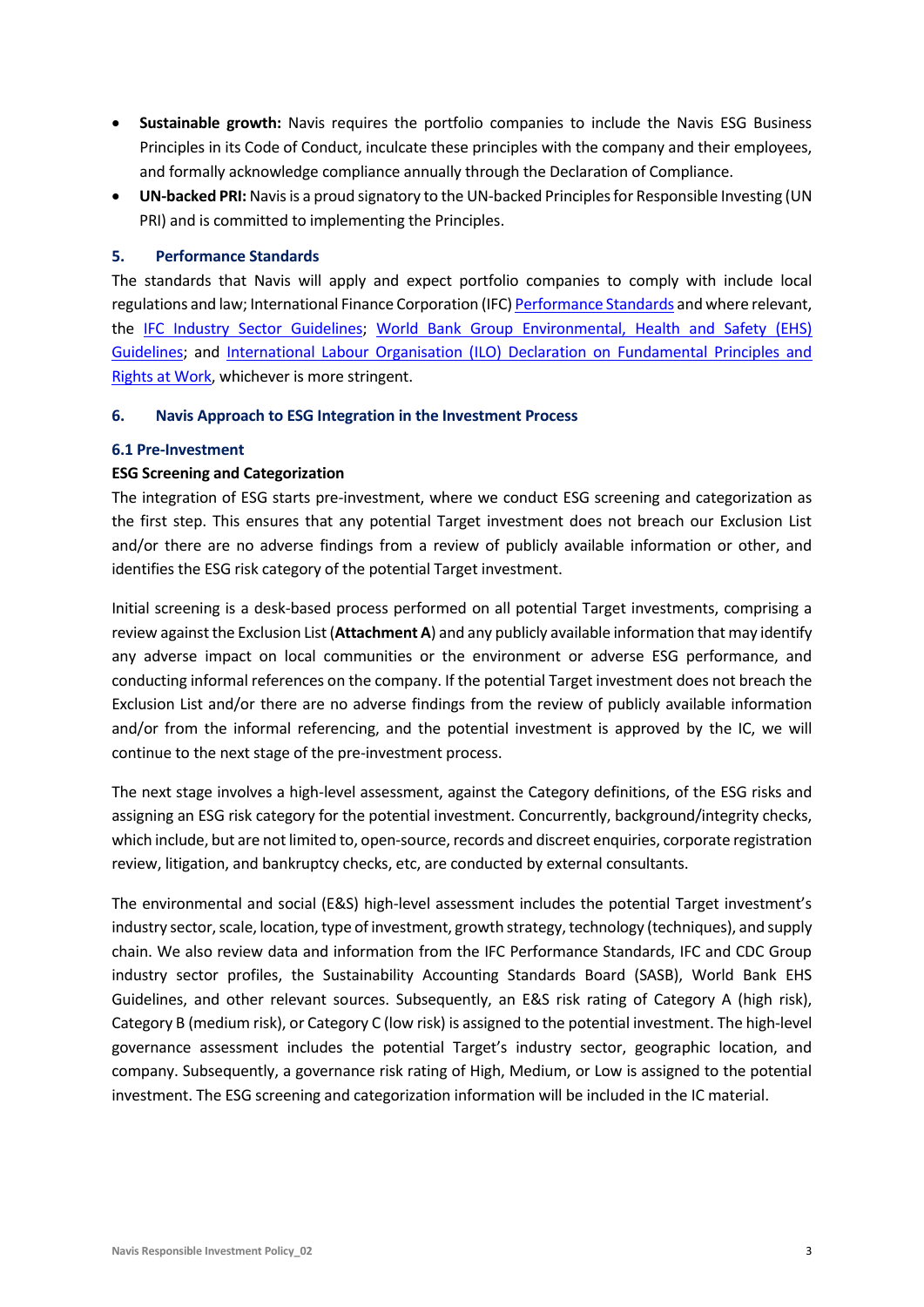### **Due Diligence**

The ESG risk category assigned determines the depth and extent of due diligence that will be conducted. Due diligence shall be conducted to identify the ESG risks, opportunities, and proposed mitigation measures using the Navis ESG Due Diligence Questionnaire or similar assessment tool.

If a potential Target investment is assigned a Category A rating, due diligence will be conducted by external E&S consultants selected and engaged by Navis. For Category B rated Targets, due diligence shall be conducted by the Navis ESG team or by external E&S consultants selected and engaged by Navis, with oversight provided by the Navis ESG team. Due diligence for Category C rated Targets would typically be completed by the Navis ESG team.

If a potential Target investment is assigned a Governance rating of Medium or High, due diligence would be conducted by external consultants or advisors and the Navis ESG team. Due diligence for Low rated Targets would typically be completed by the Navis ESG team.

On completion of due diligence, the ESG risks, opportunities, and mitigation measures; ESG action plans; and proposed ESG key performance indicators (KPIs) shall be summarized in the IC material. If the IC agrees to proceed with the investment, the ESG action plans will be incorporated in the 90-day plan, which the management of the Target company will be required to adhere to. Furthermore, Category A and B rated investments will be required to adopt and adhere to the Navis Performance Standards defined in **Section 5**. All Category C rated investments shall ensure compliance with all local regulations and law at a minimum and strive to adopt the IFC Performance Standards, World Bank Group Guidelines, and ILO Declaration on Fundamental Principles and Rights at Work. For any investments with a Governance rating of High, Medium, or Low, all will be required to comply with the local regulations and law and any other standard, as required by Navis.

#### **Investment Agreement**

If the IC agrees to proceed with the investment, Navis will use commercially reasonable efforts to ensure that there are appropriate ESG warranties, covenants and/or undertakings incorporated in the legal agreements in relation to the investment.

Output/ Impact: identification of 'red flags', understanding of the material ESG aspects, ESG risk category, plan for ESG diligence, ESG due diligence reports, and summary of ESG risks, opportunities and mitigation measures, ESG action plans, proposed ESG KPIs for the IC and investment agreements.

#### **6.2 Investment**

To manage the ESG risks and opportunities for value creation in our portfolio companies postinvestment, Navis will undertake the following:

**Orientation:** the Navis ESG team will complete an induction with the company's senior management team and other heads of departments (where relevant) to communicate the Navis ESG requirements to be established; revisit the ESG due diligence findings and ESG action plans; and identify the monitoring process and KPIs. This will be completed within 90-days, post-investment.

The Navis ESG requirements to be established include, the E&S Induction Pack, which includes grievance policies and procedures; ESG Committee; Navis Serious ESG Incident Reporting; Annual ESG Monitoring; Governance Induction Pack; Delegation of Authority (DoA) and Code of Conduct, which incorporates the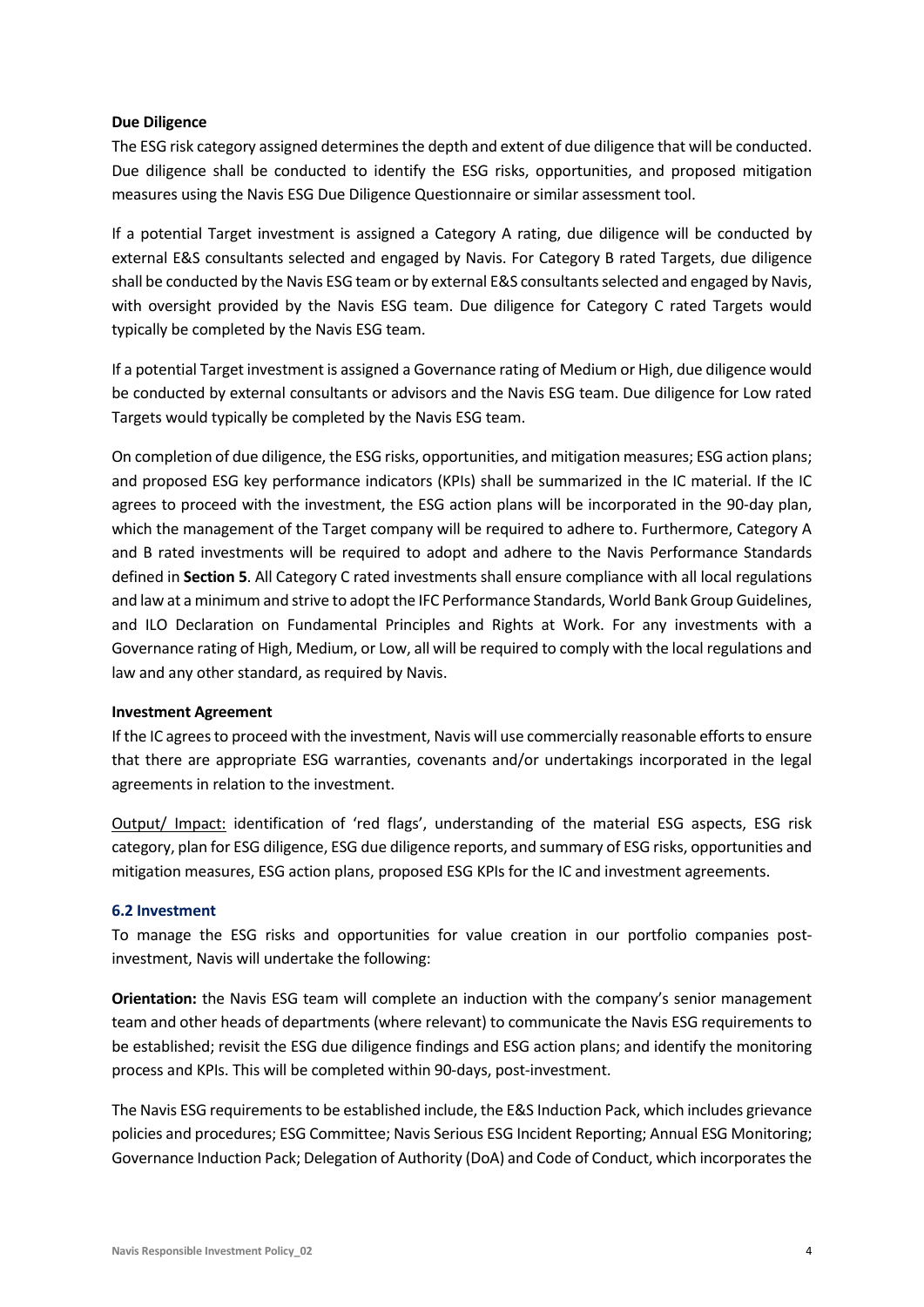Navis ESG Business Principles. These are to be established by the company within 90-days following the Orientation, or within a timeline agreed by Navis.

# **Monitor, Engage, and Support:**

- Navis ESG team to provide regular and ongoing technical and operational support to implement the Navis ESG requirements and specific value creation initiatives. Specialist consultants to be engaged where required.
- Review of ESG performance at the monthly Executive Committee meetings, held between Navis investment team and the company's senior management, including implementation of ESG action plans and/or relevant actions in the 90-day plans, assessment of ESG performance, review of relevant monitoring reports, and discussion of new developments and/or ESG risks or opportunities relevant to the company's performance.
- Navis ESG team will monitor the ESG action plans through an online platform, accessible by the portfolio company and Navis investment teams. Navis ESG will report on the status to IC regularly.
- Navis ESG team will monitor and ensure that Category A and B rated investments adhere to the additional requirements defined by Navis' principles for Category A and B rated investments.
- Physical site monitoring will be undertaken at least annually by the Navis ESG team and/or an external E&S consultant selected by Navis for Category A and B rated companies. Physical site monitoring at Category C and High, Medium, and Low risk-rated companies will be conducted by the Navis ESG team as and when required.

### **Audit and Assurance:**

- Complete ESG audits on an annual basis, either by the Navis ESG team and/or external consultants.
- Ensure the portfolio company senior management team signs the Declaration of Compliance, to confirm compliance with the Code of Conduct and Navis ESG Business Principles, annually.
- Ensure that the portfolio company CEO and CFO provide a signed Representation Letter, addressed to Navis, indicating the accuracy of the financial results submitted to Navis, annually.

# **Serious ESG Incidents:**

- Ensure that portfolio companies report Serious ESG Incidents to Navis following the notification protocol.
- Navis ESG team to support the companies and ensure that root cause analysis has been undertaken and appropriate corrective actions are in place.
- Share lessons learned amongst other investments.

Output/Impact: Companies compliance with Navis ESG policies and standards, appropriate oversight of company ESG performance and proactive management approach to address issues or capture opportunities, signed Declaration of Compliance and signed Representation Letter, and overall value creation for the company.

# **6.3 Exit Readiness**

To ensure that ESG considerations are included in preparations for the exit, Navis will conduct a review of ESG performance to determine the ESG readiness. Where appropriate, Navis will undertake a more detailed assessment of the ESG status. ESG Vendor Due Diligence is conducted by external subject matter experts engaged by Navis.

Output/Impact: ESG considerations have been addressed at the portfolio companies and documented.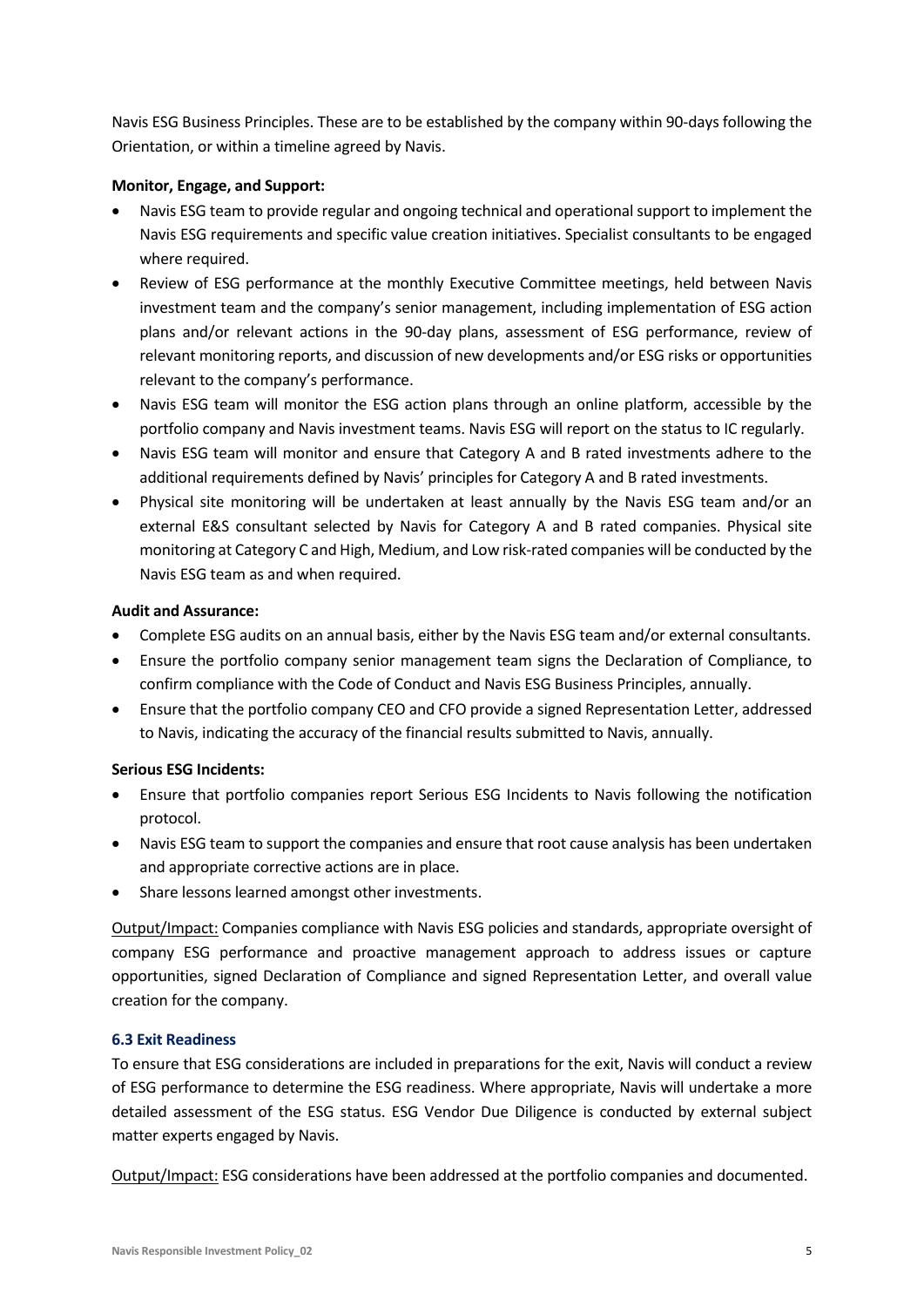# **7. Training**

Navis will provide information and conduct training as and when required to ensure that Navis employees understand the value of ESG, the Navis ESG policies, processes, and tools and ensure that best practices are shared. Navis ESG team will undertake relevant training or professional development to ensure that skills and competencies are maintained or enhanced.

Navis will provide information and conduct training to the portfolio companies as and when required to ensure that the portfolio companies are aware of and understand the importance of ESG, Navis ESG requirements, and commitments, and share ESG best practices.

A training needs analysis and plan will be established for all Navis employees and portfolio companies and revised periodically.

# **8. Disclosure and Reporting**

We strive to be transparent in how we integrate ESG into our investment process. Navis also expects our portfolio companies to report on ESG performance against material ESG considerations. In that regard, Navis will undertake the following:

- Report material incidents and events that occurred at the portfolio companies, to our investors as and when required, or at a minimum on a quarterly basis.
- Ensure the portfolio companies provide an ESG report, using the Navis reporting standard, and that reports are provided to selected investors, as part of a side letter arrangement, annually. The format of this report may vary among written public reports, or reports to investors.
- Where relevant, ensure the portfolio companies complete an ESG report, using the reporting standard provided by the investor(s), as and when required.
- Report to the UNPRI on our responsible investment activities, using the PRI reporting protocol, annually.

# **9. Grievances**

Navis welcomes feedback from our stakeholders as it enables us to bring a resolution to disputes, enhances the trust and confidence of our stakeholders, and identifies areas that need to be improved for current and future operations.

To that end, Navis has established a grievance procedure that ensures the right to be heard, for various stakeholders who feel affected by Navis and its investments, and that the grievance handling process is as fair, effective, safe, confidential, and accessible to all external stakeholders without prejudice. The procedure also ensures that grievances raised are dealt with as quickly as reasonably practicable whilst ensuring that a fair and impartial process is followed.

Grievances may be submitted to Navis through various channels, including email, telephone, and through our anonymous online reporting system ('Speak Up'), [https://naviscapital.ethicspoint.com/.](https://naviscapital.ethicspoint.com/)

Like Navis, we expect our portfolio companies to establish grievance mechanisms, with an anonymous channel for reporting, to gather feedback from employees, as well as external stakeholders.

# **10. Management and Organization**

Navis expects that portfolio company management teams and Executive Committees of portfolio companies actively monitor the ESG performance of their companies. The ultimate responsibility for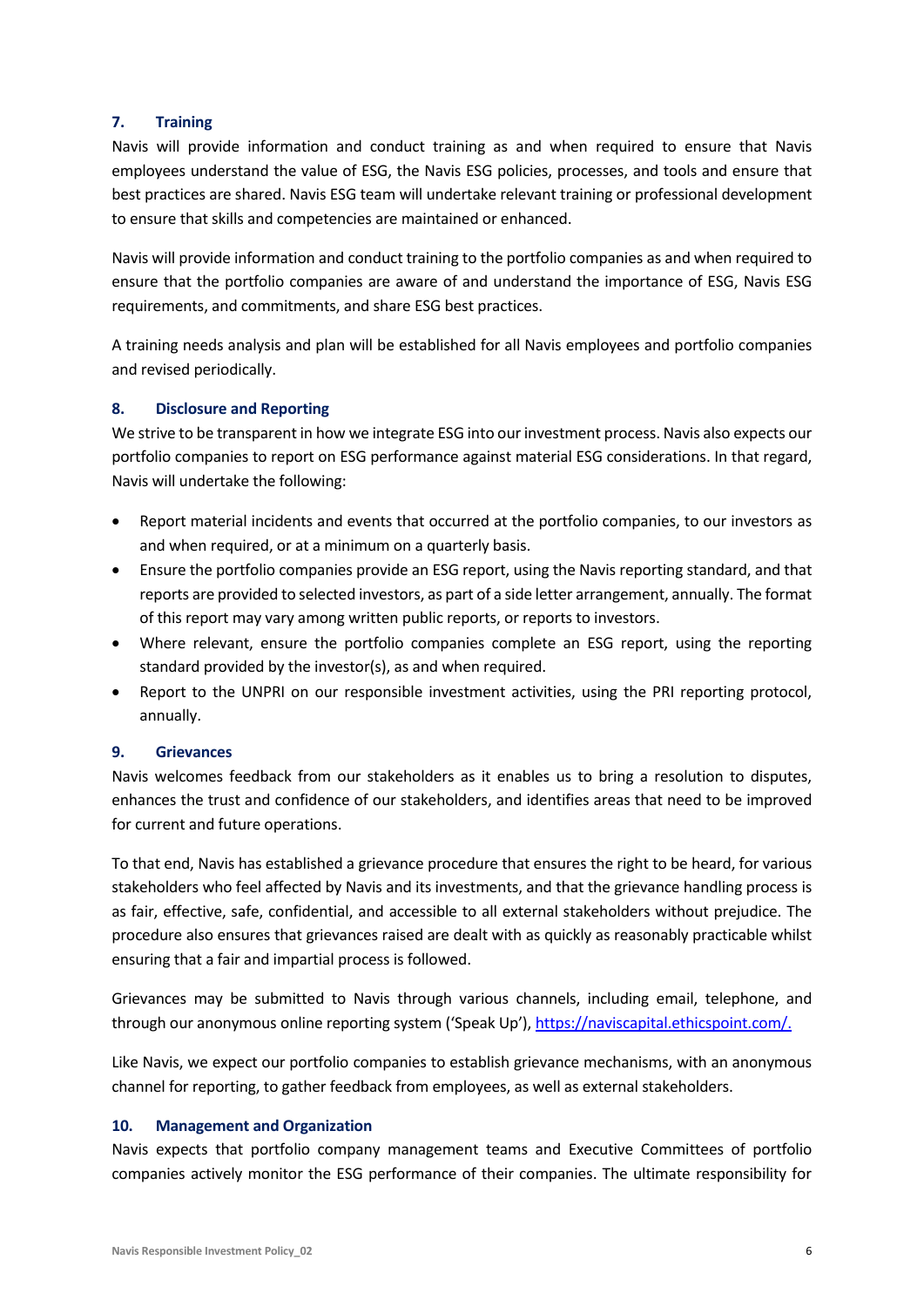ensuring that ESG initiatives are implemented and followed resides with each portfolio company's Executive Committee.

Navis will establish an ESG Committee, comprising members of the IC, Investor Relations and senior members of the Legal and ESG in-house teams to review ESG developments and ensure that they are appropriately addressed by the investment professionals and other relevant employees and review and assess the effectiveness of the Navis ESG policies and procedures. The Committee shall meet in accordance with the defined Terms of Reference.

#### **11. Policy Review**

The review of this Policy will be conducted regularly, and in any event at least annually. Any changes made will be communicated.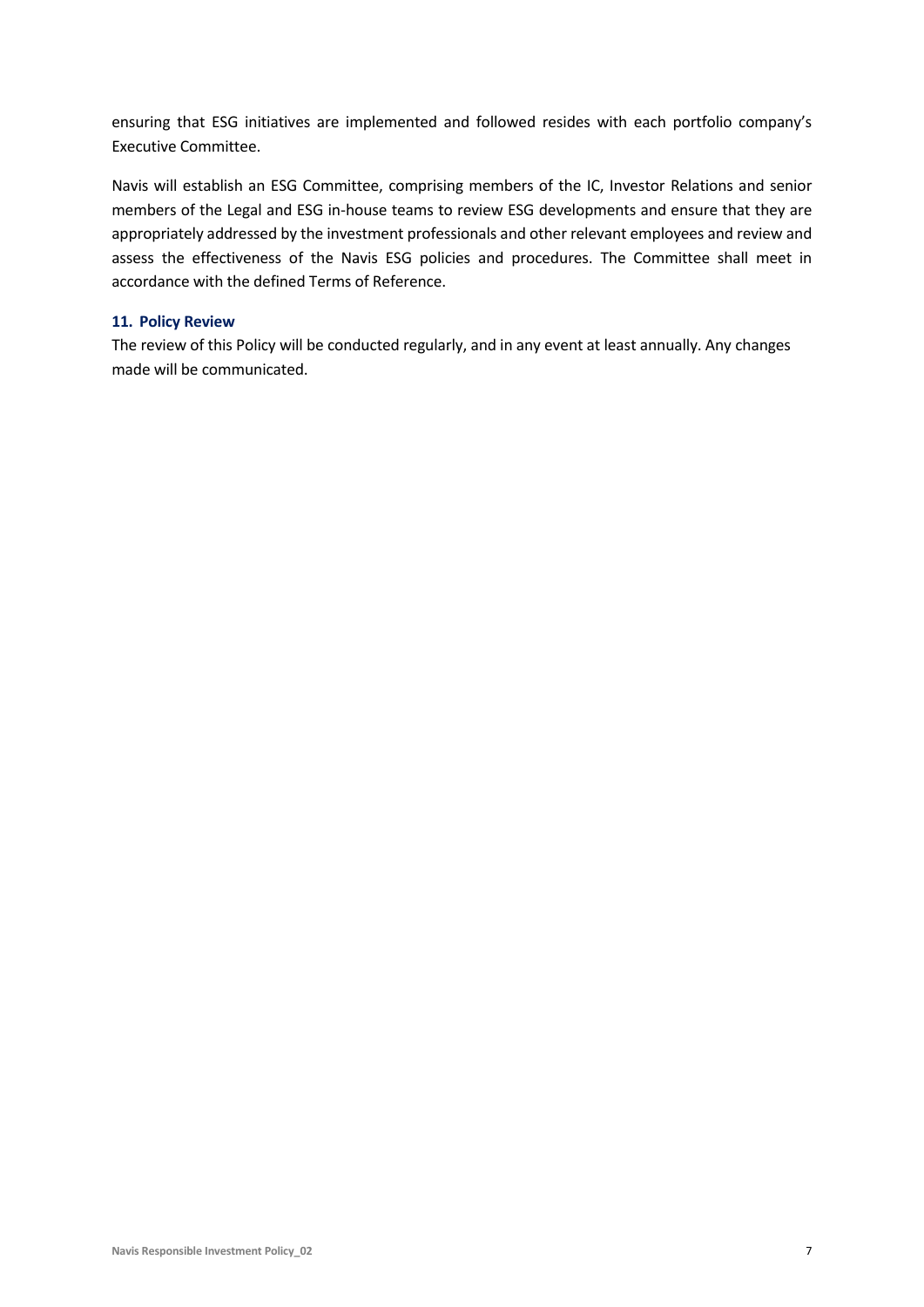**Attachment A E&S Exclusion List**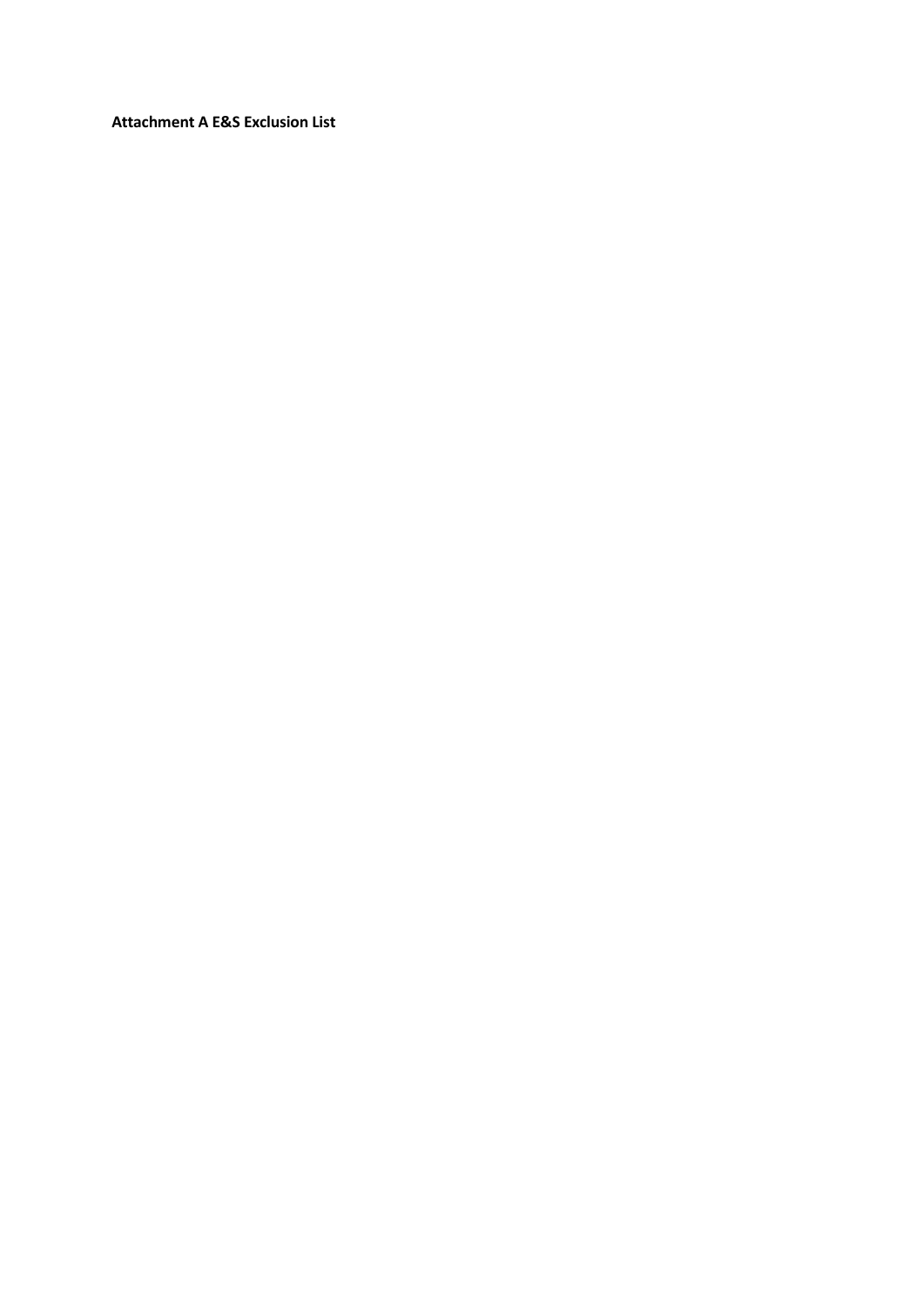

#### **Navis Environmental and Social Exclusion List**

Navis and its portfolio companies shall not invest in the following activities:

- 1. Conversion or degradation of Critical Forest Areas<sup>1</sup> or forest-related Critical Natural Habitats.<sup>2</sup>
- 2. Commercial logging operations for use in primary tropical moist forest and leasing or financing of logging equipment.
- 3. Production or trade in wood or other forestry products other than from sustainably managed forests.
- 4. Fossil fuel (coal, fuel oil and gas) related activities, which include upstream (exploration and production of fossil fuels); midstream (transportation and storage primarily<sup>3</sup> used for fossil fuels); downstream (refining and distribution of refined fossil fuels); and power generation (defined as grid-connected rather than in captive capacity<sup>4</sup>). This also includes allowed activities that exclusively supply to fossil fuel activities; service (including advisory), equipment or other providers that exclusively supply fossil fuel activities; and providers or manufacturers that exclusively produce goods for and/or provide goods to fossil fuel activities.
- 5. Construction of dams that significantly and irreversibly: (a) disrupt natural ecosystems upstream or downstream of the dam; or (b) alter natural hydrology; or (c) inundate large land areas; or (d) impact biodiversity; or (e) displace large numbers of inhabitants (5,000 persons or more); or (f) impact local inhabitants' ability to earn a livelihood.
- 6. Production or trade in any product or activity deemed illegal under host country laws or regulations or international conventions and agreements, or subject to international phase-outs or bans, such as:
	- a) Ozone depleting substances, PCBs (polychlorinated biphenyls) and other specific, hazardous pharmaceuticals, pesticides/herbicides or chemicals; or
	- b) Wildlife or products regulated under the Convention on International Trade in Endangered Species or Wild Fauna and Flora (CITES).
- 7. Cross-border trade in waste and waste products, unless compliant to the Basel Convention and the underlying regulations.
- 8. Unsustainable fishing practices, such as large-scale pelagic drift net fishing (in excess of 2.5 km in length) and fine mesh net fishing, harmful to vulnerable and protected species in large numbers and damaging to biodiversity and habitats.
- 9. Resettlement of 5,000 or more persons.
- 10. Any impact on natural World Heritage Sites <https://whc.unesco.org/en/list/> unless it can be demonstrated through an environmental assessment that the project (i) will not result in the degradation of the protected area and (ii) will produce positive environmental and social benefits.
- 11. Any impact on areas on the United Nations List of National Parks and Protected Areas <https://www.protectedplanet.net/> unless it can be demonstrated through an environmental assessment

 $^1$  A type of natural forest that qualifies as Critical Natural Habitat. Critical Forest Areas include primary Forests and old growth Forests that may serve as critical carbon sinks.

 $2$  1) Existing internationally recognised protected areas, areas initially recognised as protected by traditional local communities (e.g., sacred groves), and sites that maintain conditions vital to the viability of protected areas (as determined by the environmental assessment procedure); and (2) Sites identified on supplementary lists by authoritative sources. Such sites may include areas recognised by traditional local communities (e.g., sacred groves), areas with known high suitability for biodiversity conservation and sites that are critical for vulnerable, migratory or endangered species. Listings are based on systematic evaluations of such factors as species richness, the degree of endemism, rarity, and vulnerability of component species, representativeness and the integrity of ecosystem processes.

<sup>&</sup>lt;sup>3</sup> Primary use means more than 50 per cent of the infrastructure's handled tonnage.

<sup>4</sup> This does not apply to coal used to initiate chemical reactions (e.g. metallurgical coal mixed with iron ore to produce iron and steel) or as an ingredient mixed with other materials, given the lack of feasible and commercially viable alternatives.